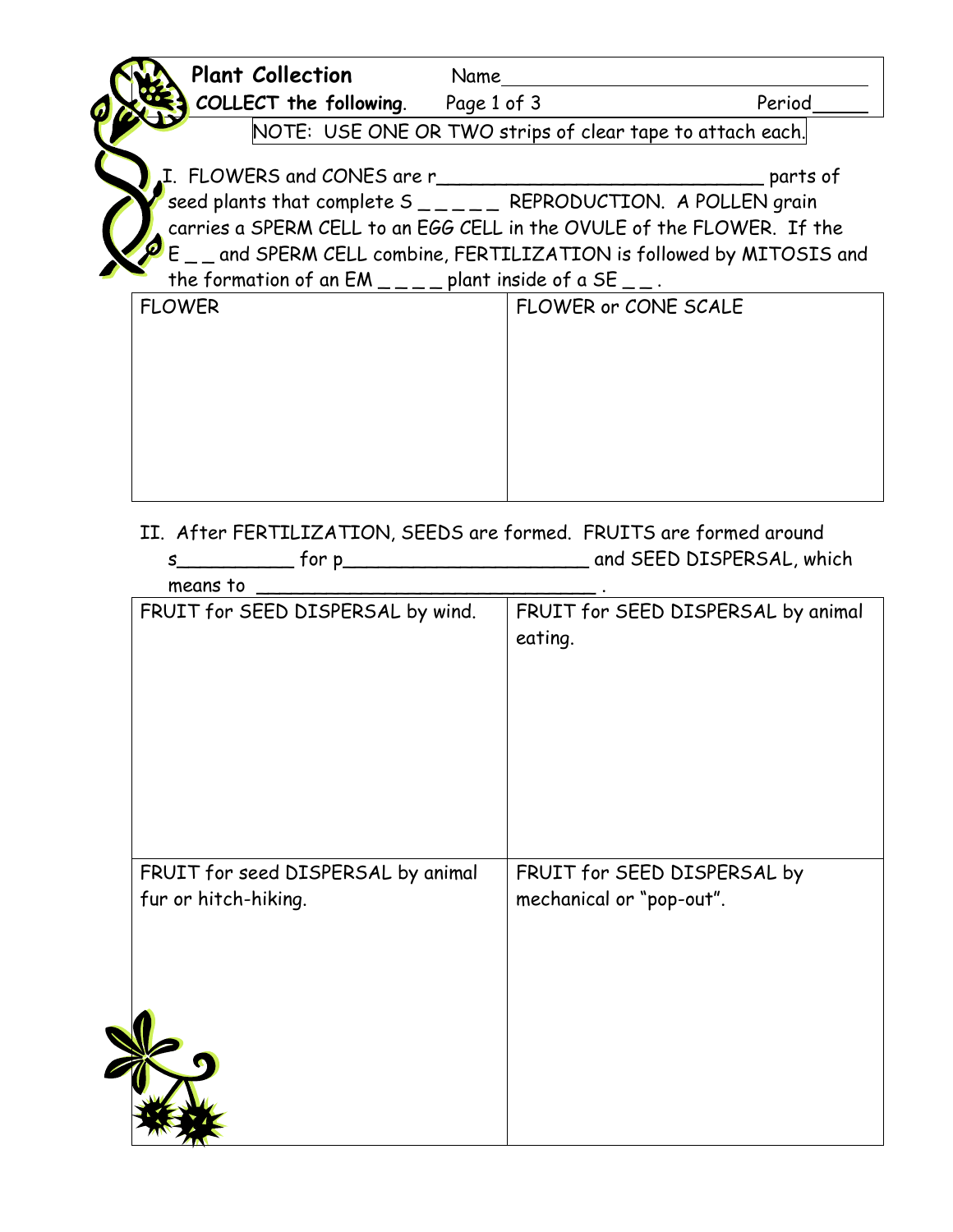| <b>Plant Collection</b><br>Name                                                          |                                                                                    |  |  |  |  |  |  |
|------------------------------------------------------------------------------------------|------------------------------------------------------------------------------------|--|--|--|--|--|--|
| COLLECT the following.                                                                   | Page 2 of 3<br>Period                                                              |  |  |  |  |  |  |
|                                                                                          | to                                                                                 |  |  |  |  |  |  |
|                                                                                          | store energy from the _________ to make ___________. This is what puts PLANTS      |  |  |  |  |  |  |
|                                                                                          | in the Energy/Food Web as p<br>Fhe light energy is changed to                      |  |  |  |  |  |  |
|                                                                                          | $CHEMI_{---}$ $EN_{---}$ and is then released by all other forms of life. When the |  |  |  |  |  |  |
| CHEMI $\_\_$ EN $\_\_$ is released from food it may be changed to HE $\_\_$              |                                                                                    |  |  |  |  |  |  |
|                                                                                          |                                                                                    |  |  |  |  |  |  |
| ENERGY. It may also be stored and used by the next CONSU $_{- -}$ .                      |                                                                                    |  |  |  |  |  |  |
|                                                                                          |                                                                                    |  |  |  |  |  |  |
| $\mid$ Simple LEAF with pinnate (feather) vein $\mid$ Simple LEAF with palmate venation. |                                                                                    |  |  |  |  |  |  |

| Simple LEAF with pinnate (feather) vein | Simple LEAF with palmate venation. |  |
|-----------------------------------------|------------------------------------|--|
| pattern.                                |                                    |  |
|                                         |                                    |  |
|                                         |                                    |  |
|                                         |                                    |  |
|                                         |                                    |  |
|                                         |                                    |  |
|                                         |                                    |  |
| Simple LEAF with parallel venation.     | Simple LEAF with                   |  |
|                                         |                                    |  |
|                                         |                                    |  |
|                                         |                                    |  |
|                                         |                                    |  |
|                                         |                                    |  |
|                                         |                                    |  |
|                                         |                                    |  |